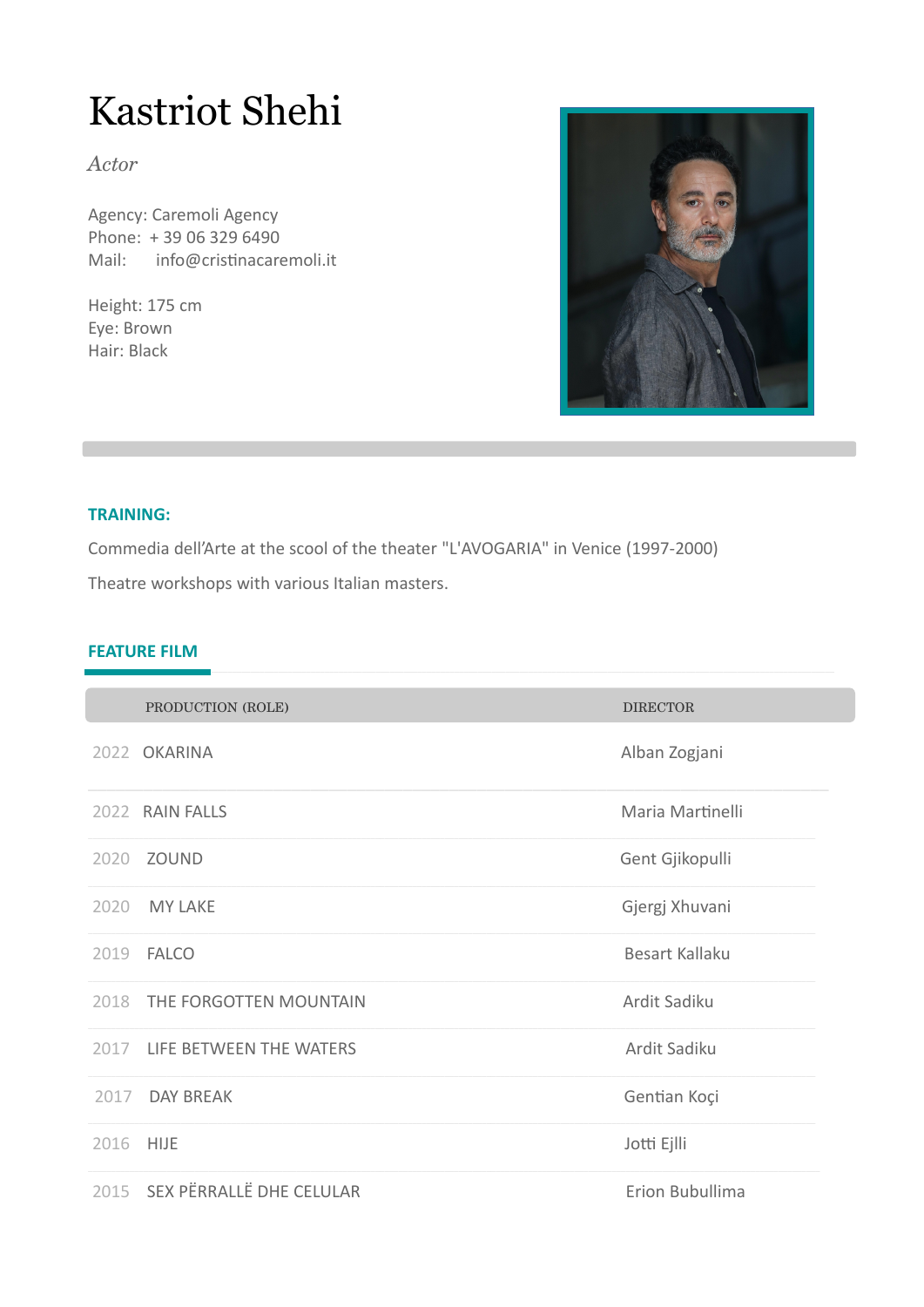| 2002 PIOVONO MUCCHE      | Luca Vendruscolo  |
|--------------------------|-------------------|
| 2000 LA LINGUA DEL SANTO | Carlo Mazzacurati |

## **SHORT FILM**

|      | PRODUCTION (ROLE)             | <b>DIRECTOR</b>         |
|------|-------------------------------|-------------------------|
|      | 2019 THE THREE OF US          | Renato Balla            |
|      | 2019 THE CLOWN                | <b>Edmond Mandro</b>    |
|      | 2018 TIRANA 100 KM            | Lorin Terezi            |
| 2015 | CANILE                        | Massimiliano D'Agostino |
|      | 2012 LA TANA DEL BIANCONIGLIO | Linda Parente           |
|      | 2001 UNA ROSA CINQUEMILA      | Giacomo D'Urzo          |

#### **TELEVISION**

|      | PRODUCTION (ROLE)                |             | <b>DIRECTOR</b>                    |
|------|----------------------------------|-------------|------------------------------------|
|      | 2021 SOLO PER PASSIONE           |             | Roberto Andò                       |
|      | 2017 AMORE PENSACI TU            |             | F. Pavolini & V. Terracciano       |
| 2014 | <b>STATUS</b>                    | (web serie) | D. Labanti, R. Giugliano, M. Ferri |
|      | 2013 UN CASO DI COSCIENZA        |             | Luigi Perelli                      |
|      | 2013 IL TREDICESIMO APOSTOLO     |             | <b>Alexis Sweet</b>                |
| 2011 | SQUADRA ANTIMAFIA PALERMO OGGI 3 |             | B. Catena & G. Martelli            |
| 2011 | DISTRETTO DI POLIZIA 11          |             | Alberto Ferrari                    |
| 2009 | <b>INTELLIGENCE</b>              |             | Alexis Sweet                       |
|      | 2009 L'INSPETTORE COLIANDRO 2    |             | Manetti Bross                      |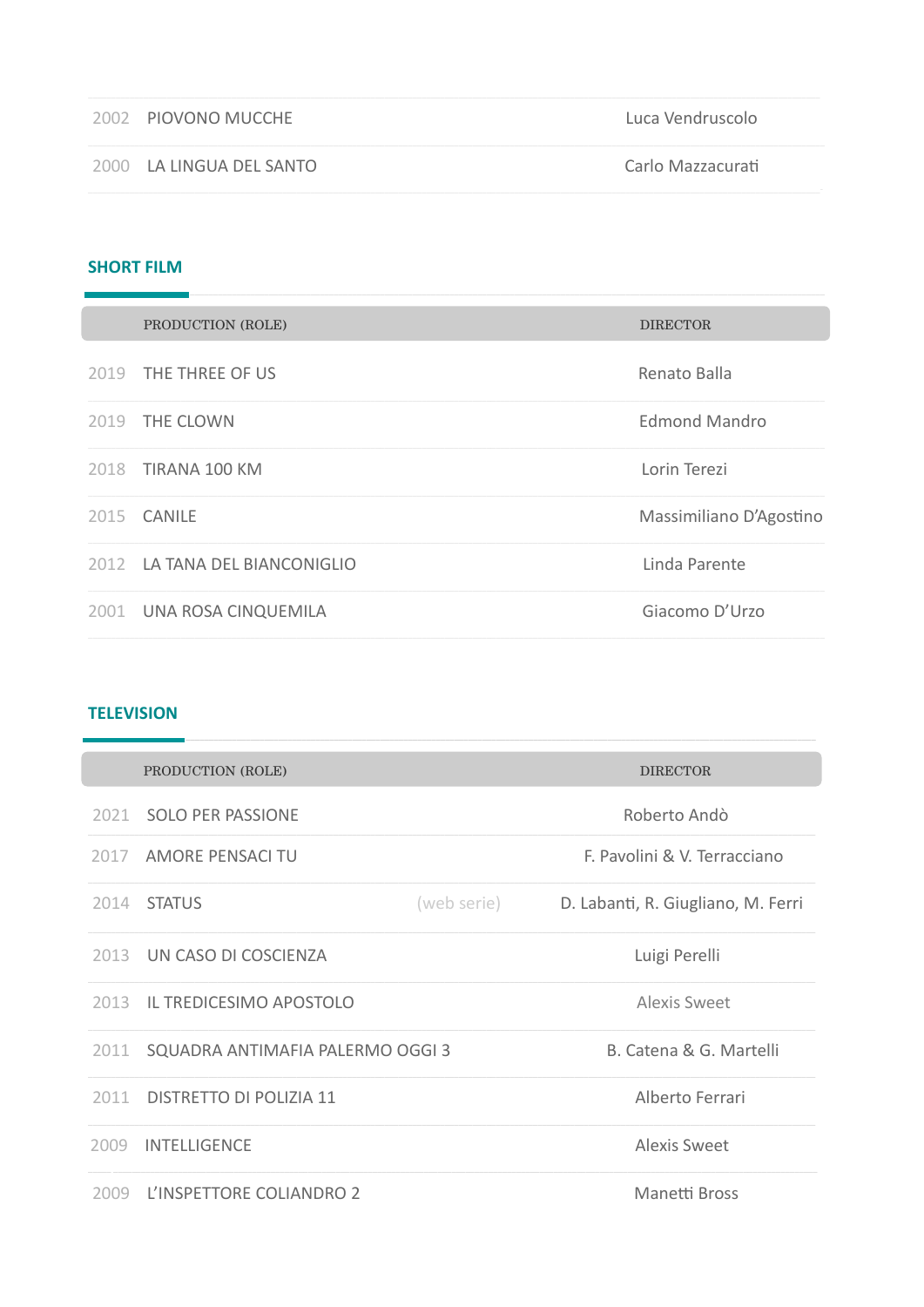| 2007 | LA SQUADRA 8                      |                     | Stefano Sollima   |
|------|-----------------------------------|---------------------|-------------------|
| 2007 | DISTRETTO DI POLIZIA 7            |                     | Alessandro Capone |
| 2007 | <b>DELITTI IMPERFETTI - RIS 3</b> |                     | Alexis Sweet      |
| 2005 | LINEA DI CONFINE                  | RSI tv. Switzerland | Massimo Donati    |
| 2005 | DISTRETTO DI POLIZIA 5            |                     | Lucio Gaudino     |
| 2004 | <b>INCANTESIMO</b>                |                     | Bruno De Paola    |
| 2003 | LA SQUADRA 3                      |                     | Giovanni Leacche  |

#### **THEATRE**

| PRODUCTION (ROLE)                                               | <b>DIRECTOR</b>     |
|-----------------------------------------------------------------|---------------------|
| THE INSPECTOR GENERAL<br>by Gogol                               | Driada Dervishi     |
| <b>PENG</b><br>by Saimir Gongo                                  | Saimir Gongo        |
| by Erand Sojli<br><b>MARTA</b>                                  | Erand Sojli         |
| THE LAST DANCE<br>by Erand Sojli                                | Erand Sojli         |
| <b>EUROPE TRAVEL NOTES</b><br>by Sinigaglia&Co.                 | Serena Sinigaglia   |
| by Pirandello<br>THE RATTLE CAP                                 | Simone Luglio       |
| <b>HARLEM'S WHORE</b><br>by Enthony Swerling                    | Simone Luglio       |
| <b>DON GIOVANNI</b><br>by Moliere<br>(Don Giovanni)             | Valentina Marcialis |
| PENTOLACCIA<br>by G. Verga                                      | Giovanni Ielo       |
| by Verga&Mascagni prose&music (Turiddu)<br>CAVALLERIA RUSTICANA | Giovanni Ielo       |
| by Armando Llamas<br><b>SEVEN MATRICES</b>                      | Susanne Lion        |
| THE SHIP<br>by M. Batisti & R. Cito                             | Roberto Cito        |
| THE DOWRY<br>by Semsudin Gegic                                  | Laura Angiulli      |